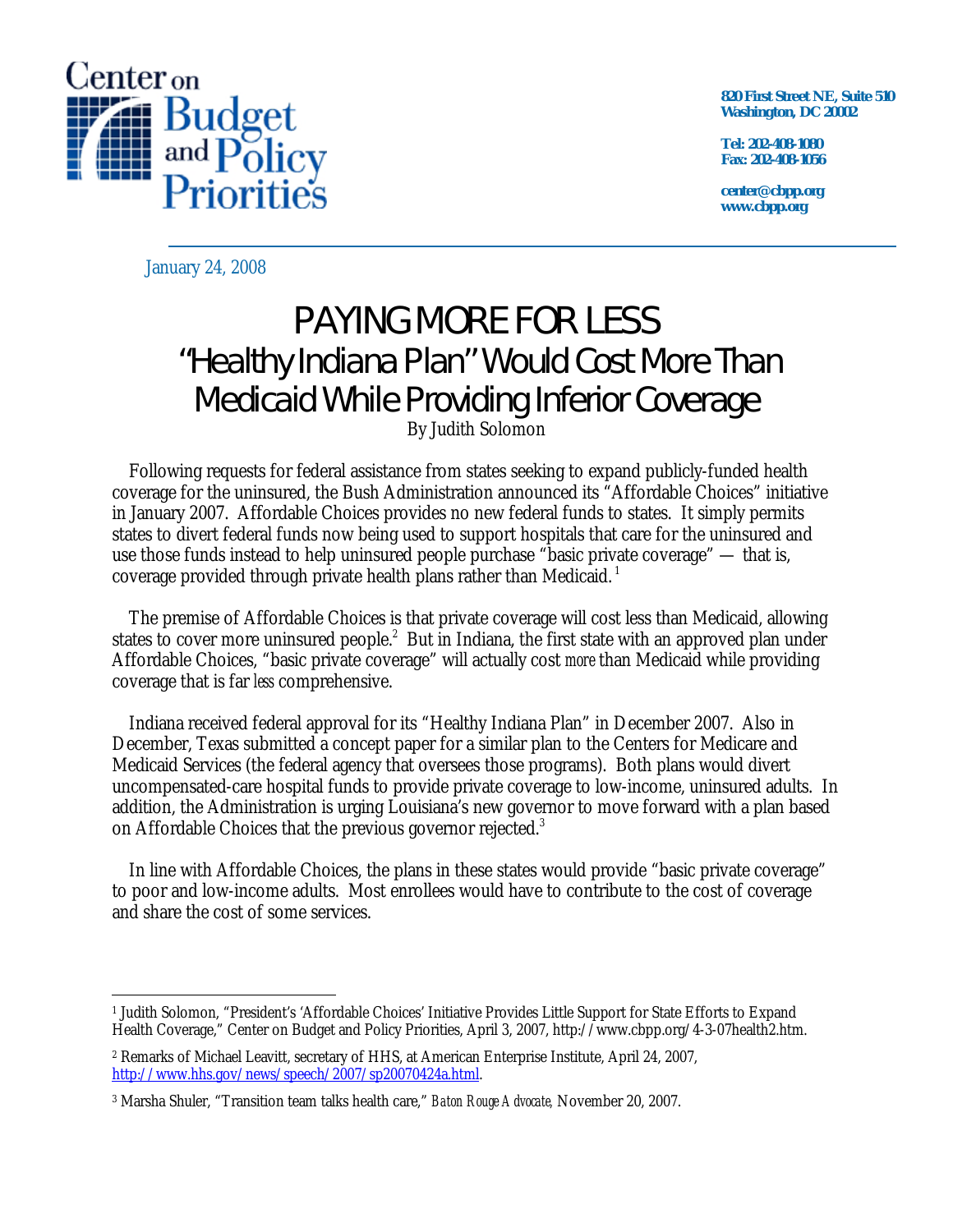### The Healthy Indiana Plan

 Indiana's plan provides coverage to uninsured parents and adults without children who are not eligible for Medicaid and who have incomes below 200 percent of the poverty line (\$34,340 a year for a family of three in 2007). In Indiana, parents are eligible for Medicaid only if their income is less than 22 percent of the poverty line — just \$3,777 a year for a family of three — and they have resources of less than \$1,000.

 Participants in the Healthy Indiana Plan (HIP) will have to contribute each month toward a "POWER" account, similar to a health savings account. Individuals' required contributions will vary based on their income, ranging from 2 percent of income for those with incomes below the poverty line to 5 percent of income for some participants with incomes between 150 and 200 percent of the poverty line.<sup>4</sup> The state will also contribute to the account to bring it up to a \$1,100 annual total, which individuals will then use to pay for health care expenses other than basic preventive care. $5$ 

 Once the POWER account is used up, most participants in the Healthy Indiana Plan will receive coverage through a private health plan. Certain participants with a history of chronic illnesses (such as cancer and HIV/AIDS) and those who have had organ transplants will instead receive coverage through an "Enhanced Services Plan" administered by the entity that operates Indiana's high-risk health insurance pool.

#### HIP Benefits Are Significantly Weaker Than in Medicaid

 The benefits provided under HIP differ are significantly weaker than those provided under Medicaid. In addition to the required monthly contribution, which exists in HIP but not Medicaid, there are other important differences in the ways the two programs are structured and benefits are provided.<sup>6</sup>

• *Limits on benefits*. HIP does not cover certain important services that Medicaid covers, including dental and vision care, non-emergency transportation, and care associated with pregnancy.<sup>7</sup> HIP also provides other services to a much more limited degree than Medicaid does, particularly skilled nursing care as well as physical, speech, and occupational therapy.<sup>8</sup> Finally, HIP benefits are capped at \$300,000 each year and \$1 million over a participant's lifetime.<sup>9</sup>

<sup>-</sup>4 Parents with income between 150 and 200 percent of the poverty line will have to contribute 4.5 percent of their income; those without children must contribute 5 percent.

<sup>5</sup> Preventive services up to \$500 are covered by the health plan immediately rather than by the POWER account.

<sup>6</sup> Information on Indiana Medicaid benefits is from the Medicaid Benefits Online Database at http://www.kff.org/medicaid/benefits/index.jsp?CFID=22497272&CFTOKEN=51149664.

 $7$  Indiana's Medicaid program provides up to \$600 in dental benefits a year and an eye exam and eyeglasses every two years. If a HIP participant becomes pregnant, she leaves the HIP program and is shifted to Medicaid, which provides coverage for pregnant women with incomes up to 200 percent of the poverty line; the costs are not paid by HIP.

<sup>&</sup>lt;sup>8</sup> HIP provides a maximum of 30 days of skilled nursing care; Medicaid does not limit the number of days of skilled nursing care. HIP limits physical, speech, and occupational therapy visits to a total of 25 for each type of therapy over the course of a year; Medicaid provides up to 30 therapy visits per *month*.

<sup>&</sup>lt;sup>9</sup> A beneficiary who receives more than \$300,000 in benefits in any year must continue making monthly contributions to his or her POWER account throughout the year but will have no coverage for health care until the next year.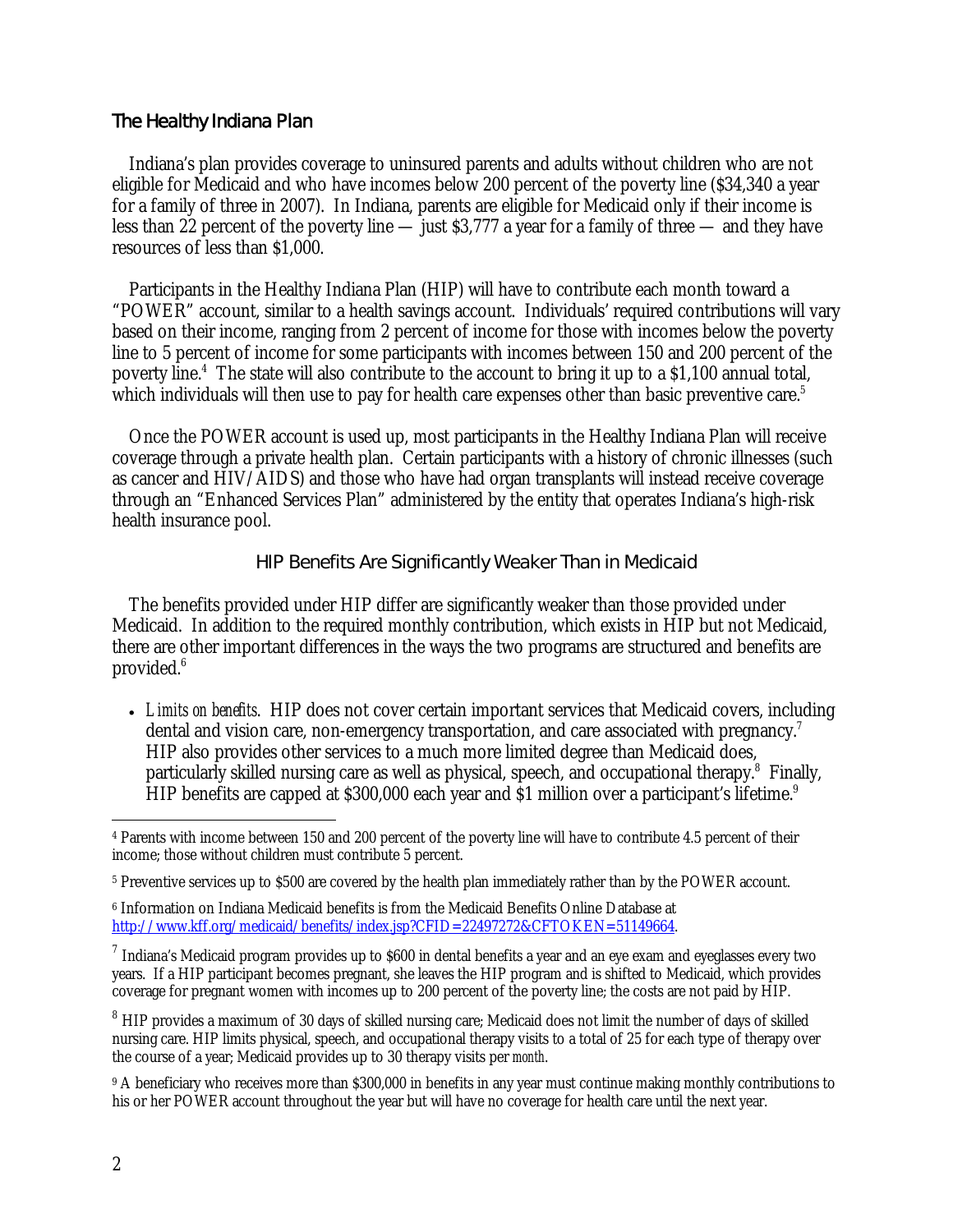Medicaid benefits, in contrast, are not capped.

- *Limits on eligibility*. HIP coverage is only available to individuals who have been uninsured for at least six months. Medicaid does not have a waiting period.
- *No retroactive coverage*. HIP coverage is not effective until the start of the month following the month in which a participant makes a payment toward his or her POWER account. Medicaid, in contrast, can provide retroactive coverage for health care services provided in the three months prior to the date an individual applies, if he or she was eligible during these prior months.

Thus, a person who enrolls in Medicaid after a serious illness or accident *would* have coverage for all health care expenses that arose from the illness or accident, but a person who enrolls in HIP would only be covered for health care expenses that were incurred well after the accident occurred or the illness began. This is a particularly important omission, because low-wage workers (the group targeted by HIP) rarely have the resources to cover the cost of an illness or injury and can suffer years of financial hardship while trying to repay large costs incurred for treatment of an injury or serious illness for which they had no insurance.

### HIP's "Basic Coverage" Costs More Than Medicaid

 As noted, the stated premise of Affordable Choices is that coverage through commercial health plans will be cheaper than Medicaid and thus will allow states to cover more people. Yet Indiana's experience shows that this is not the case: HIP actually costs more than Medicaid.

 According to the approved terms and conditions of the Indiana Medicaid waiver, covering parents in Medicaid will cost the state \$330.69 per person a month in 2008, while HIP coverage for parents will cost the state \$312.59 per month. But the cost of HIP also includes the amount contributed by participants. A participant with income at the poverty line would contribute 2 percent of family income; for a parent in a three-person household, this would amount to \$28.62 a month, bringing HIP's total cost to \$341.21 a month. This is over \$10 a month per person *more* than the cost of Medicaid. Even though HIP benefits are far less generous than Medicaid, they are more costly.

 The fact that Medicaid coverage for Indiana parents costs less than HIP coverage for parents is consistent with research comparing the costs of private coverage and Medicaid. A study by researchers at the Urban Institute found that Medicaid costs less than private coverage for comparable beneficiaries. The study found that if the average person enrolled in Medicaid were enrolled in private insurance instead, annual costs would increase by \$1,265 per beneficiary.<sup>10</sup>

 $\overline{a}$ 10 Per capita expenditures for non-disabled adult Medicaid beneficiaries totaled \$3,415, while coverage for these same individuals under private insurance would have cost \$4,410. (These figures are in 2001 dollars.) Jack Hadley and John Holahan, "Is Health Care Spending Higher under Medicaid or Private Insurance?" *Inquiry,* Vol. 40, No. 4, Winter 2003/2004.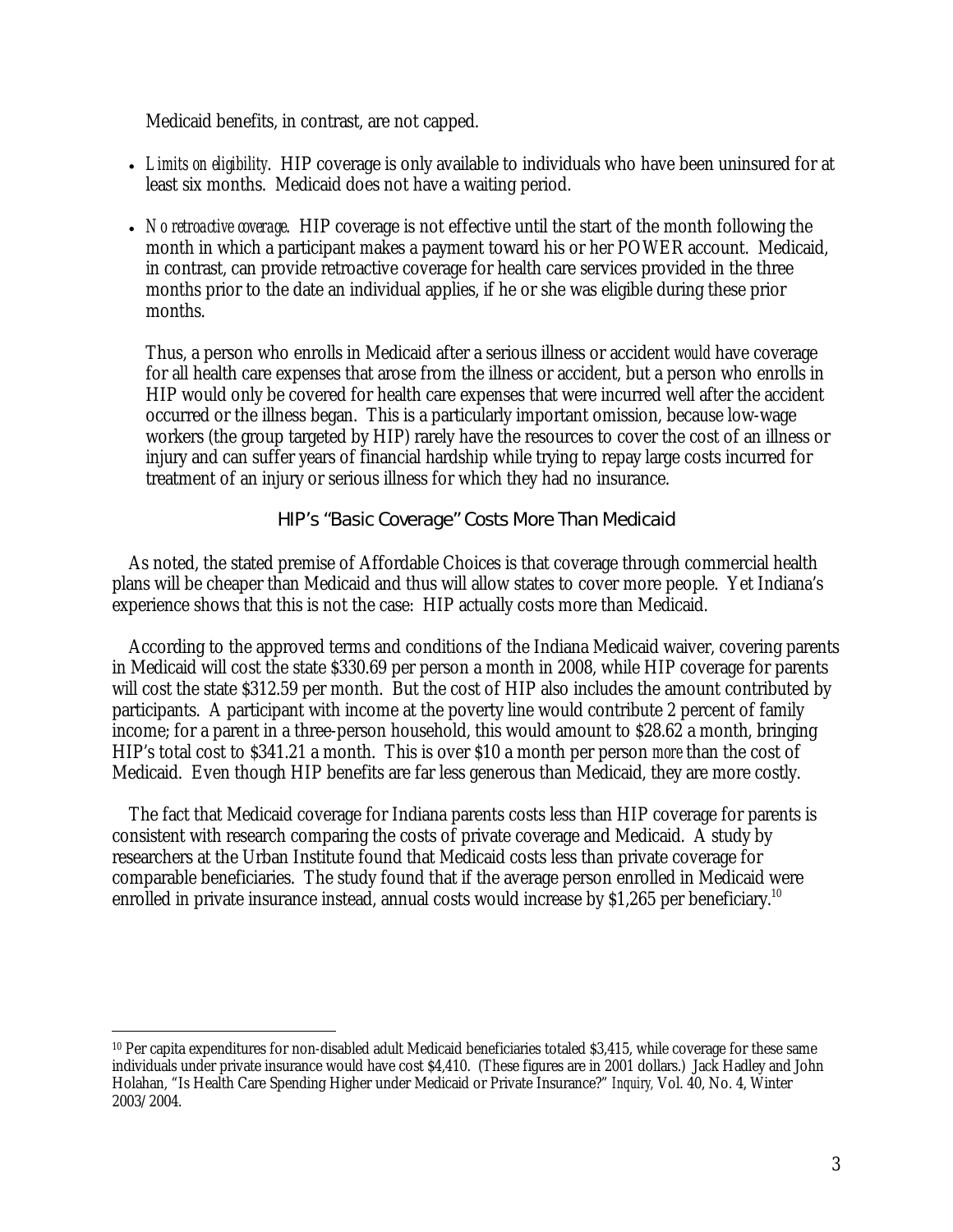## Why Does Private Coverage Cost More to Provide Less?

 There are three reasons why HIP provides much less comprehensive coverage than Medicaid at a higher cost.

- Administrative costs are much higher in private plans than in Medicaid. In 2003, administrative costs in Medicaid were 6.9 percent of total spending, compared to 13.6 percent for private  $coverage.<sup>11</sup>$
- Under HIP, payments to health care providers will equal those in *Medicare*, which are higher than provider payments in *Medicaid*. 12
- Private insurers demand a higher premium for covering individuals through HIP because of the risk of "adverse selection" — that is, the risk that these individuals will be sicker, on average, than a similar group of people not insured through HIP.

The third point requires some explanation. As noted, even very low-income people will have to make a monthly contribution before they can gain coverage through HIP. These contributions will be burdensome for many. (Research in a number of states has shown that even relatively modest premiums cause a significant drop in Medicaid and SCHIP participation.<sup>13</sup>) Given the difficulty of making the monthly contributions, it is likely that those with the greatest need for health care services (i.e., people with the most serious health problems) will be the individuals most likely to enroll. Moreover, only people who have been uninsured for at least six months can enroll in HIP, so individuals are more likely to have a pent-up demand for health care when they enroll.

The potential that people with a greater need for health care services will enroll in HIP, as well as uncertainties about how many people will actually participate, will drive up the price that private insurers charge. These factors, combined with the fact that private coverage is already more expensive than Medicaid, forced Indiana to put significant limits on the benefits offered in HIP in order to lower the cost of coverage.14 Thus, even though HIP provides coverage that is far less comprehensive than what Medicaid and most private insurance plans provide, HIP still costs more per beneficiary than Medicaid.

 $\overline{a}$ 11 John Holahan and Mindy Cohen, "Understanding the Recent Growth in Medicaid Spending and Enrollment Growth Between 2000-2004," Kaiser Commission on Medicaid and the Uninsured, May 2006.

<sup>&</sup>lt;sup>12</sup> Results of a a survey conducted in 13 states showed that although Medicaid payments to providers tend to be low, Medicaid beneficiaries have access to providers comparable to the access that low-income people enrolled in private insurance have, taking into account geographic factors and differences in individual health status. Teresa Coughlin *et al.,* "Assessing Access to Care Under Medicaid: Evidence for the Nation and Thirteen States," *Health Affairs,* Vol. 24, No. 4, July/August 2005.

<sup>13</sup> For citations to these studies, see "Health Coverage for Low-Income Americans: An Evidence-Based Approach to Public Policy," Kaiser Commission on Medicaid and the Uninsured, November 2006.

<sup>&</sup>lt;sup>14</sup> These factors also cause insurers to demand policies that will limit their risk. In HIP, such policies include the annual and lifetime caps on benefits, the shift of people with some chronic conditions to a state-funded program, and limits on services like speech and physical therapy.